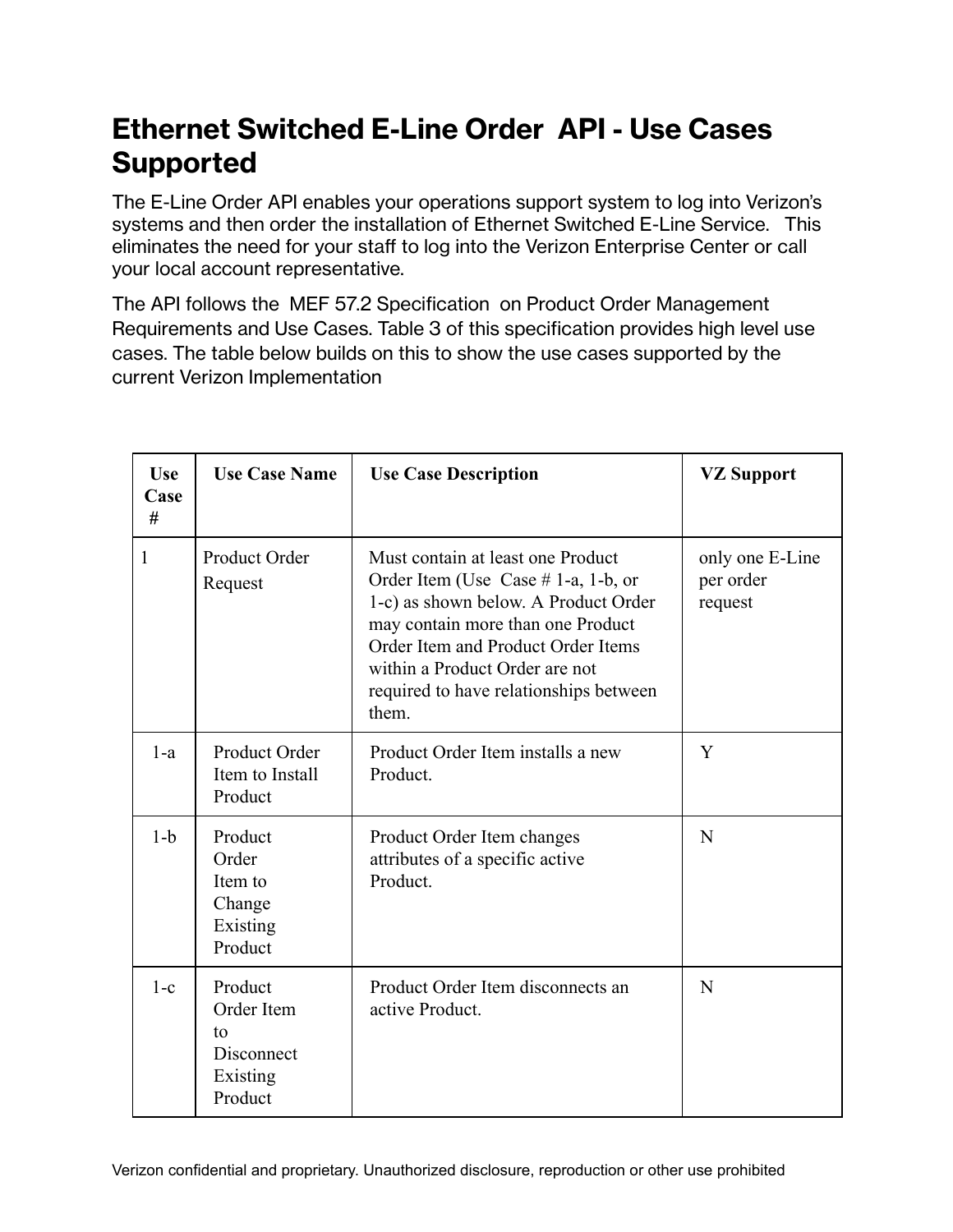| $\overline{2}$ | <b>Update Product</b><br>Order                                                                               | Allows the Buyer to update some<br>Product Order and Product Order<br><b>Item Attributes</b>                                                                                                           | N |
|----------------|--------------------------------------------------------------------------------------------------------------|--------------------------------------------------------------------------------------------------------------------------------------------------------------------------------------------------------|---|
| 3              | Retrieve List of<br><b>Product Orders</b>                                                                    | A request initiated by the Buyer to<br>retrieve a list of Orders that match<br>the provided filter criteria                                                                                            | Y |
| $\overline{4}$ | Retrieve<br>Product<br>Order by<br>Product<br>Order<br>Identifier                                            | A request initiated by the Buyer to<br>retrieve the details associated with a<br>specific Product Order with the given<br>Product Order Identifier.                                                    | Y |
| 5              | <b>Modify Product</b><br>Order Item<br><b>Completion Date</b>                                                | A request initiated by the Buyer to<br>modify either the Expedite Indicator<br>or the Requested Completion Date of<br>a Product Order Item.                                                            | N |
| 6              | <b>Retrieve Modify</b><br>Product Order<br>Item Completion<br>Date List                                      | A request initiated by the Buyer to<br>retrieve a list of Modify Product Order<br>Item Completion Date that match the<br>provided filter criteria                                                      | N |
| $\tau$         | Retrieve<br><b>Modify Product</b><br>Order Item<br>Completion<br>Date by<br>Identifier                       | A request initiated by the Buyer to<br>retrieve the details associated with a<br>specific Modify Product Order Item<br>Date with the given Modify Product<br>Order Item Completion Date<br>Identifier. | N |
| 8              | Cancel In-Flight<br>Product Order                                                                            | A request initiated by the Buyer to<br>cancel an In-Flight Product Order.                                                                                                                              | Y |
| 9              | Retrieve List of<br><b>Cancel Requests</b>                                                                   | A request initiated by the Buyer to<br>retrieve a list of Cancel Requests that<br>match the provided filter criteria                                                                                   | Y |
| 10             | <b>Retrieve Cancel</b><br>of In-Flight<br>Product Order<br>Request by<br><b>Cancel Request</b><br>Identifier | A request initiated by the Buyer to<br>retrieve the details associated with a<br>specific Cancel Request with the<br>given Cancel Request Identifier.                                                  | Y |